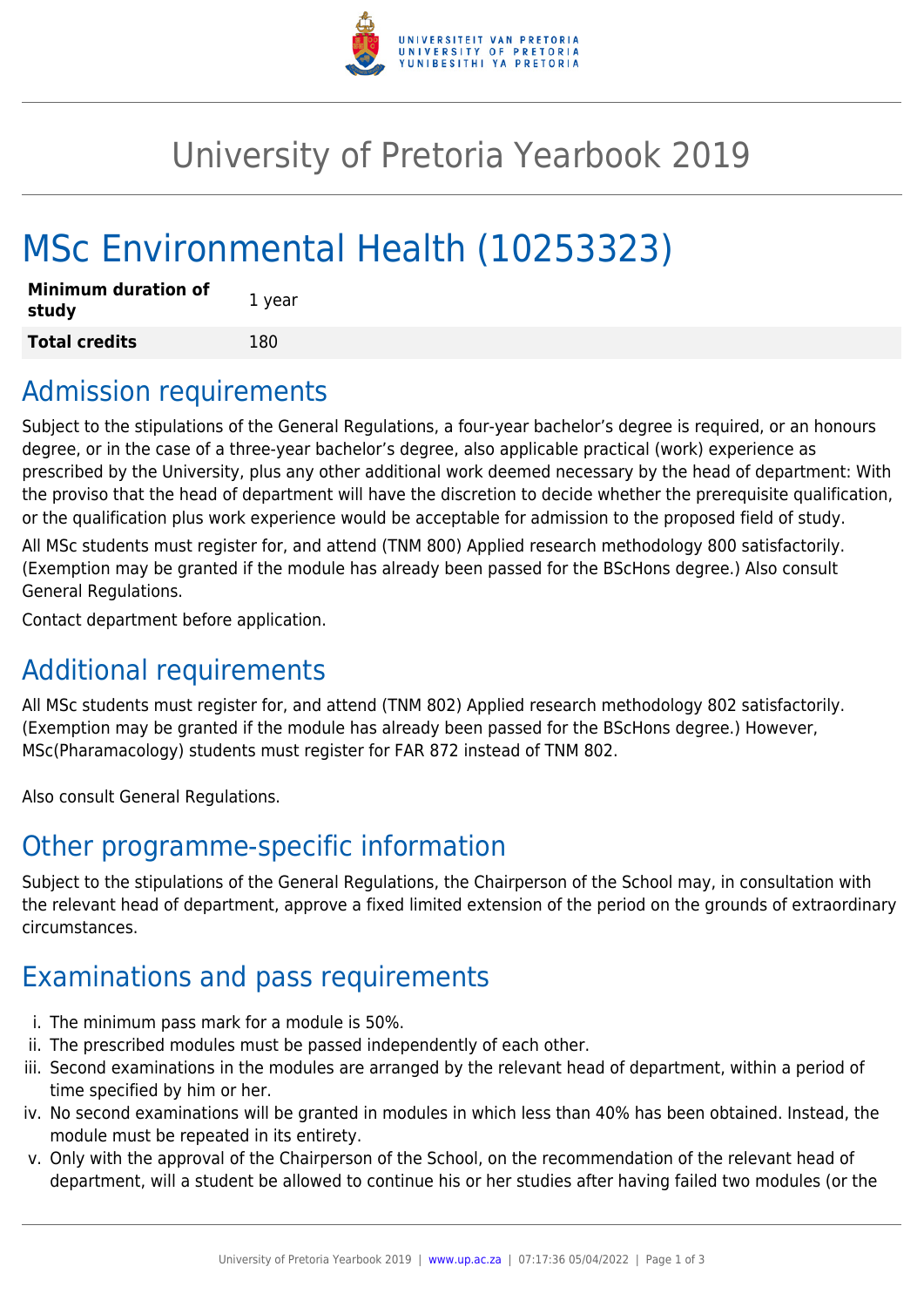

same module twice).

# Research information

#### **Research protocol**

After registration, a student is required to submit a complete research protocol regarding the proposed dissertation to the Academic Advisory Committee and if necessary, also to the Ethics Committee for approval.

#### **Dissertation**

A dissertation on an approved research project must be passed in addition to the coursework. The stipulations of the General Regulations regarding the preparation and submission, the technical editing and the résumé of the dissertation apply.

A systematic literature review (Cochrane type) on an approved subject, which is undertaken in such a manner that bias in minimised, may be presented as an alternative to the dissertation for awarding the MSc degree, provided that the module CLI 870 Principles of clinical epidemiology has been successfully completed. It requires, inter alia, a research protocol with clearly formulated objectives and methods. Inclusion and exclusion methods for the study must be determined. Where applicable, the data must be summarised (meta analysis), with applicable statistical methods.

### Pass with distinction

The average mark of the modules, weighted in respect of the number of credits acquired for each individual module, will be the final mark (%) of the coursework.

The degree is conferred with distinction on a student who obtains an average mark of at least 75% in the coursework, as well as a final mark of at least 75% for the dissertation.